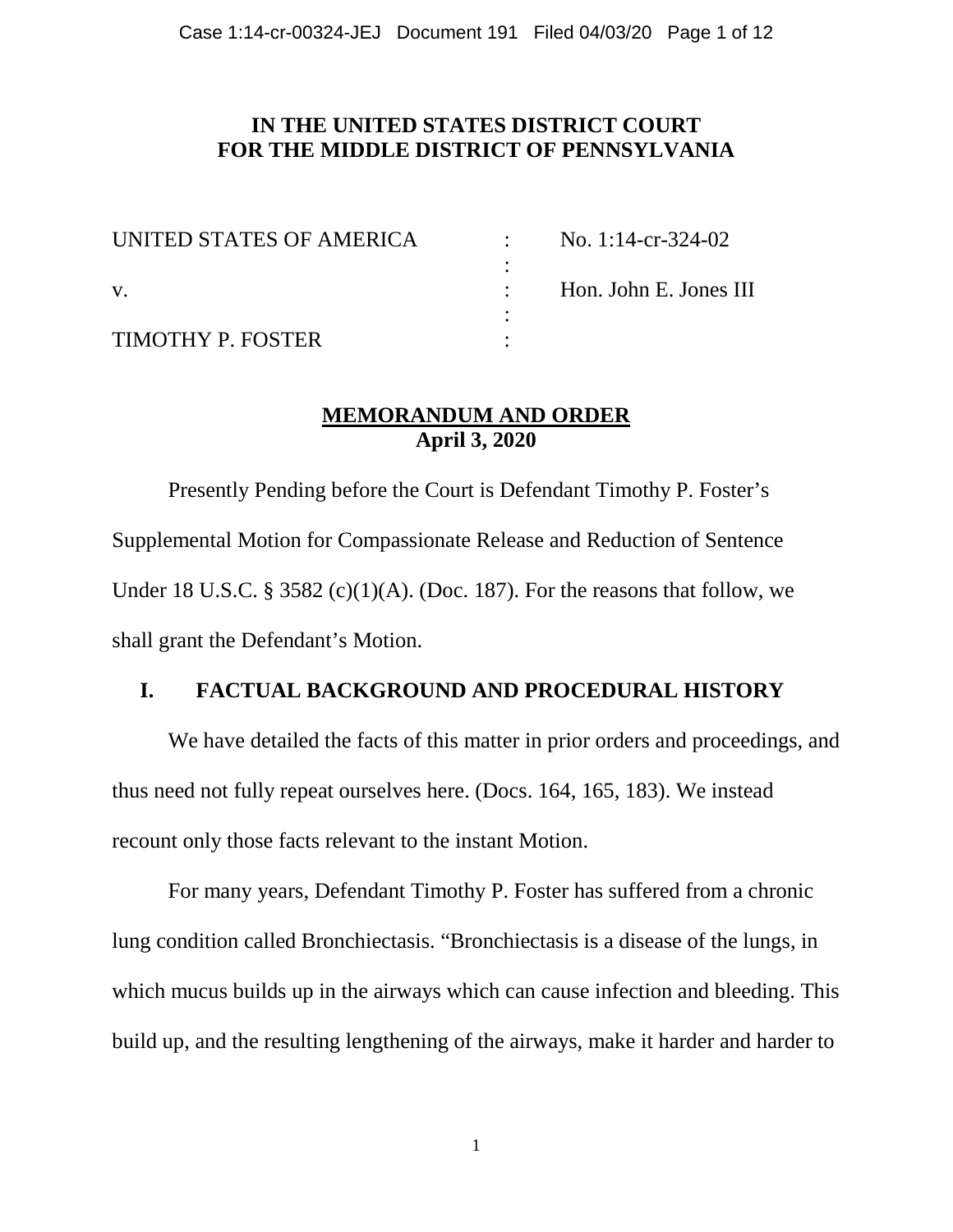breathe over time. Bronchiectasis is a progressive disease, and there is no cure." (Doc. 115 at 31-32).

Mindful of this diagnosis, we sentenced Defendant to 60 months incarceration, two years supervised release, and restitution of \$8,034,183.00 for making false statements in violation of 18 U.S.C. §1001 on November 16, 2016. (Doc. 133). That sentence resulted from Defendant's participation in a large-scale scheme to defraud his employer, Rite Aid Corporation. (Doc. 164 at 19). Defendant entered FCI Sheridan Satellite Camp by voluntary surrender on January 17, 2017. *Id.* at 30. Defendant was scheduled to be released on April 20, 2021. (Doc. 183 at 3). However, Defendant was recently approved for home confinement, which is set to begin on May 18, 2020, approximately 45 days from the date of this writing. (Doc. 189).

Defendant has previously petitioned both the Bureau of Prisons, ("BOP"), and this Court for early release. On May 10, 2018, Defendant sent an Application for Compassionate Release to the Warden of FCI Sheridan seeking early release due to his chronic lung condition, Bronchiectasis. (Doc. 175). We see no evidence of a reply from the Warden. In December 2018, the First Step Act modified the early release process and allowed inmates to bring their cases directly to the District Court after denial by the BOP. 18 U.S.C.§ 3582(c)(1)(A).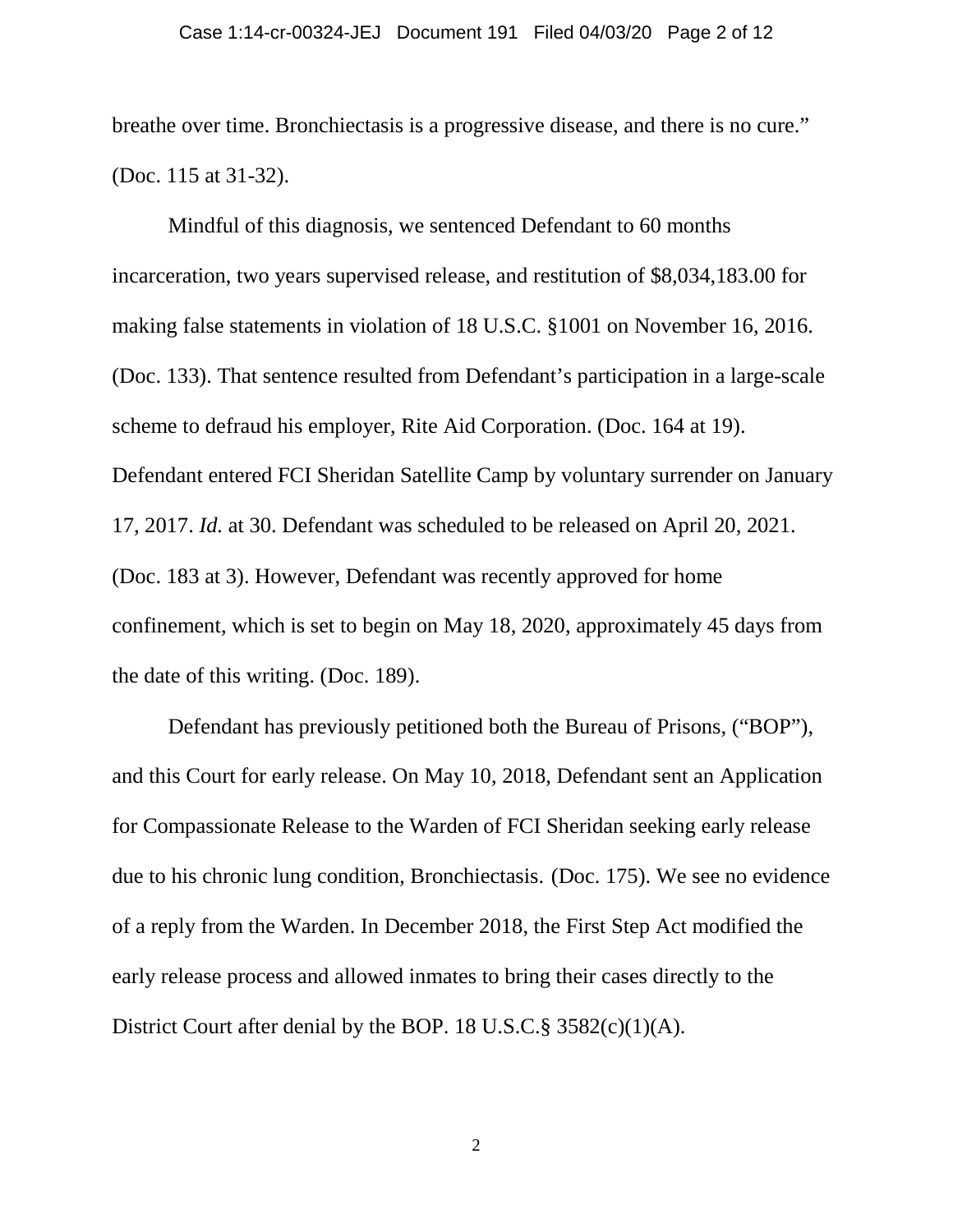After that change to the law, Defendant renewed his Application to the Warden on August 3, 2019, citing "extraordinary and compelling circumstances" related to his Bronchiectasis as meriting early release. (Doc. 181 at 8). On October 15, 2019, FCI Sheridan Warden Josias denied Defendant's request for compassionate release, finding that Defendant's condition did not substantially diminish Defendant's "ability to function in a correctional facility and conventional treatment [could] provide substantial improvement to his physical health." (*Id*.). The Warden further noted that Defendant's Bronchiectasis was diagnosed and considered at the time of his sentencing. (*Id.* at 10).

On September 26, 2019, Defendant submitted an identical Application to this Court, seeking compassionate release. (Doc. 177). We denied Defendant's Application on November 18, 2019, stating that "we. . .thoroughly considered the severity of Defendant's condition at the time of sentencing in light of the other §3553(a) factors [and] we find that no new 'extraordinary and compelling' reasons exist to merit early release." (Doc. 183 at 13).

Several months after we denied Defendant's application, a novel coronavirus called COVID-19 exploded into the American consciousness. Defendant now renews his Application, arguing that his Bronchiectasis puts him at high risk for serious complications should he contract COVID-19 in the overcrowded and unsanitary prison facility.

3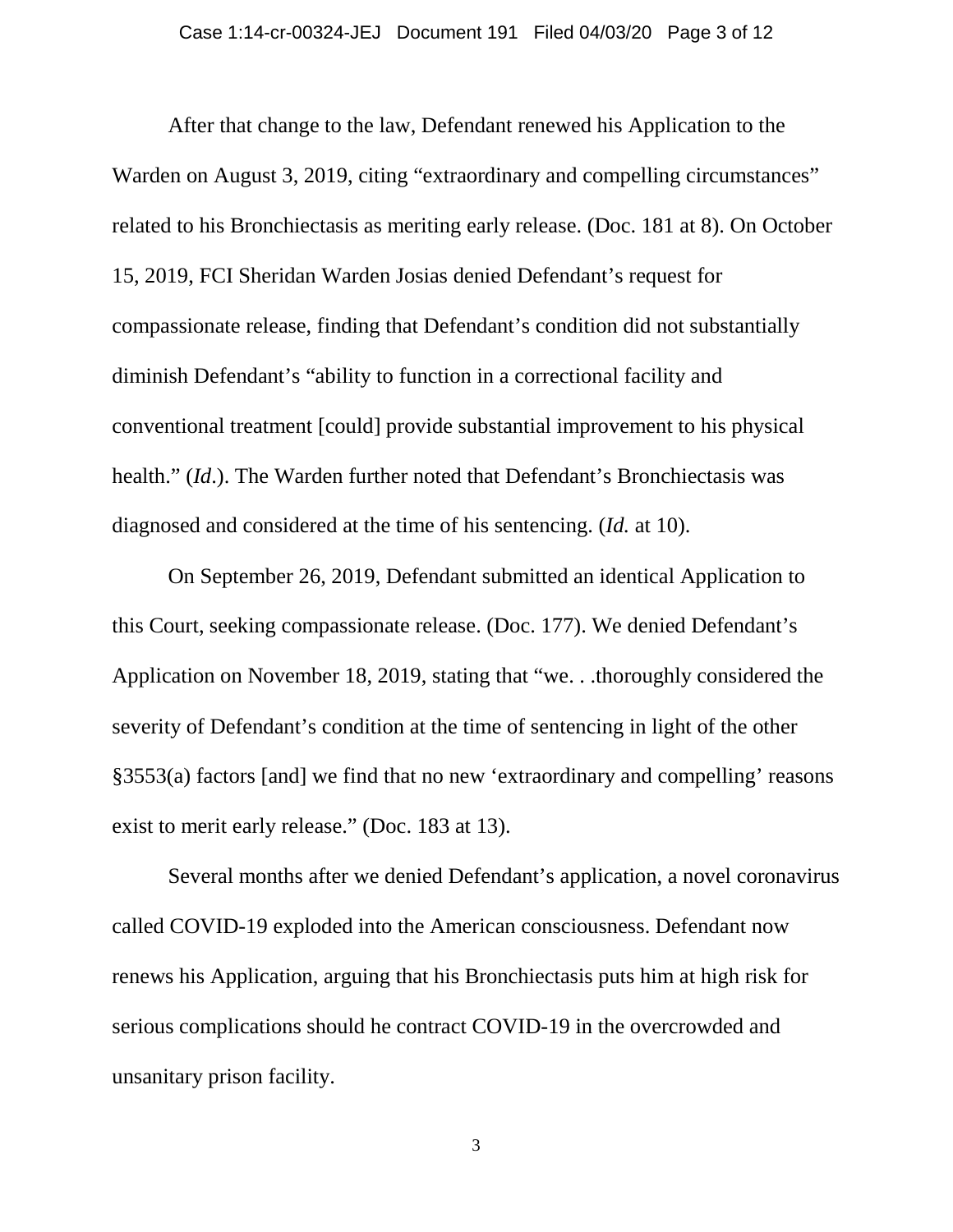As such, Defendant submitted a second *pro se* motion asking the Court for early release from FCI Sheridan so that he may serve the remainder of his sentence under home confinement. (Doc. 185). In response, we directed that an attorney be appointed on Defendant's behalf and ordered that attorney to file appropriate motions. (Doc. 186). On April 1, 2020, Defendant's attorney filed the instant Motion, as well as a brief in support. (Docs. 188, 189). The Government has indicated that they do not concur with Defendant's Motion. However, given the exigent nature of Defendant's plight, we shall consider the Motion without a Government response. The matter is therefore ripe for disposition.

### **II. STANDARD OF REVIEW**

The First Step Act authorizes us to reduce an inmate's term of imprisonment under specific circumstances, including for compassionate release. Pub. L. No. 115-391, 132 Stat. 5194. Before the First Step Act was enacted in December 2018, a District Court could grant compassionate release *only* on the motion of the Director of the Bureau of Prisons. *See* Pub. L. No. 115-391, § 603(b); 18 U.S.C.§  $3582(c)(1)(A)$ . Inmates were precluded from making their own motions for compassionate release. The enactment of the First Step Act drastically changed that process, allowing prisoners *themselves* to file motions for compassionate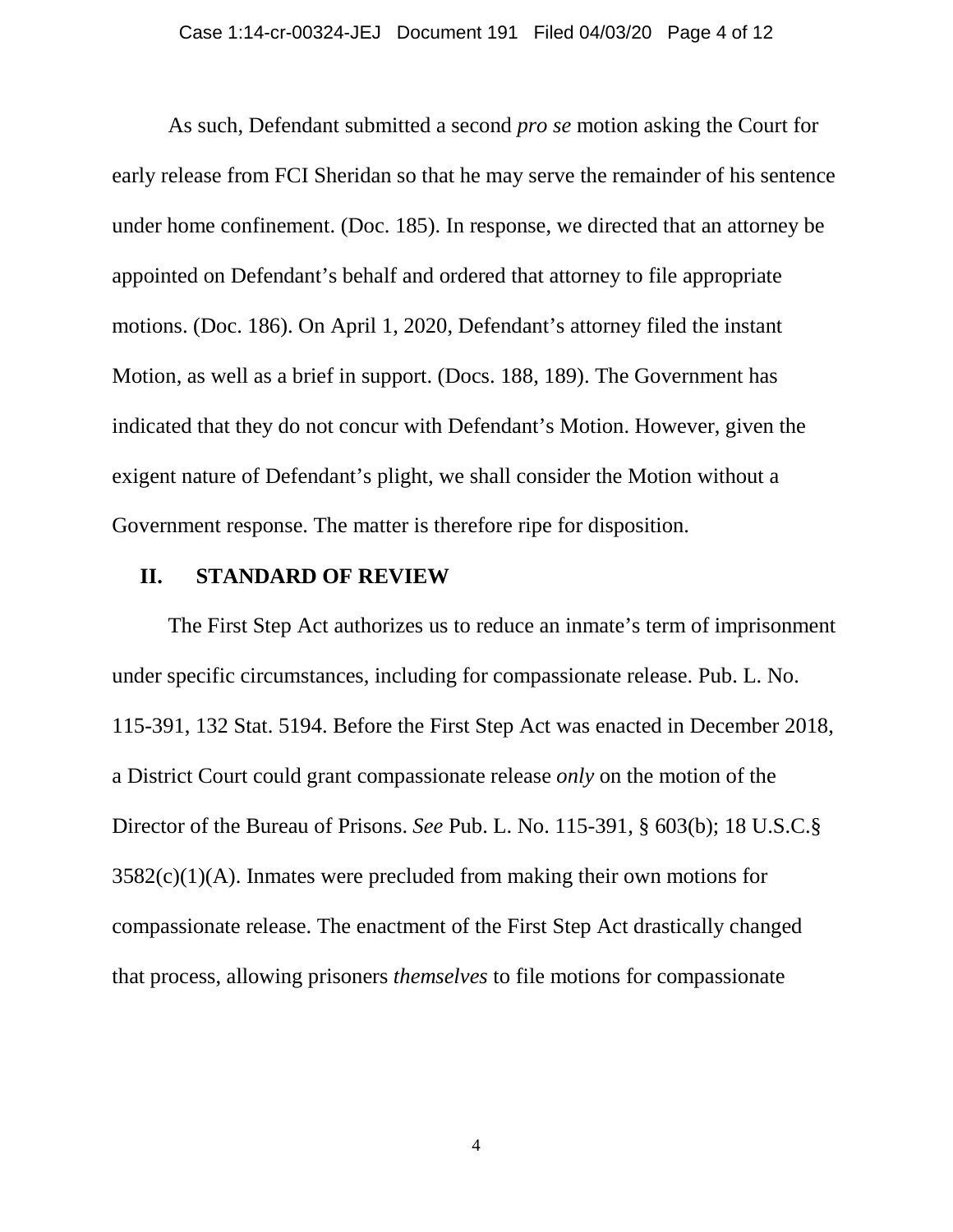release, as long as they had first exhausted their administrative remedies with the  $BOP<sup>1</sup>$  $BOP<sup>1</sup>$  $BOP<sup>1</sup>$ 

The standard of review for compassionate release is governed by 18 U.S.C.  $§3582(c)(1)(A)$ . That section allows us to modify a term of imprisonment previously imposed when, "after considering the factors set forth in section 3553(a) to the extent that they are applicable, [we] find that…extraordinary and compelling reasons warrant such a reduction." 18 U.S.C. §3582(c)(1)(A)(i).

According to the Sentencing Guidelines and available policy statements on compassionate release, the definition of "extraordinary and compelling reasons" requires, in relevant part, a federal inmate to show that he is "suffering from a serious physical or medical condition, a serious functional or cognitive impairment, or experiencing deteriorating physical or mental health because of the aging process, and that the impairment is one from which the inmate is not expected to recover and substantially diminishes the inmate's ability to provide

l

<span id="page-4-0"></span><sup>&</sup>lt;sup>1</sup> An inmate may file a motion to modify his term of imprisonment with the District Court when "the defendant has fully exhausted all administrative rights to appeal a failure of the Bureau of Prisons to bring a motion on the defendant's behalf or the lapse of 30 days from the receipt of such a request by the warden of the defendant's facility, whichever is earlier." 18 U.S.C. §3582 (c)(1)(A). The Bureau of Prisons further dictates that, when the warden of a facility denies an inmate's request, as was the case here, administrative procedures require that the inmate appeal the denial through the Administrative Remedy Procedure, (28 C.F.R. part 542, subpart B), to fully exhaust his remedies. We see no evidence on the record that Defendant has properly appealed his denial through these means. However, the Warden at FCI Sheridan did not respond to Defendant's application within 30 days of receipt, and so Defendant's Application is nevertheless properly before this court.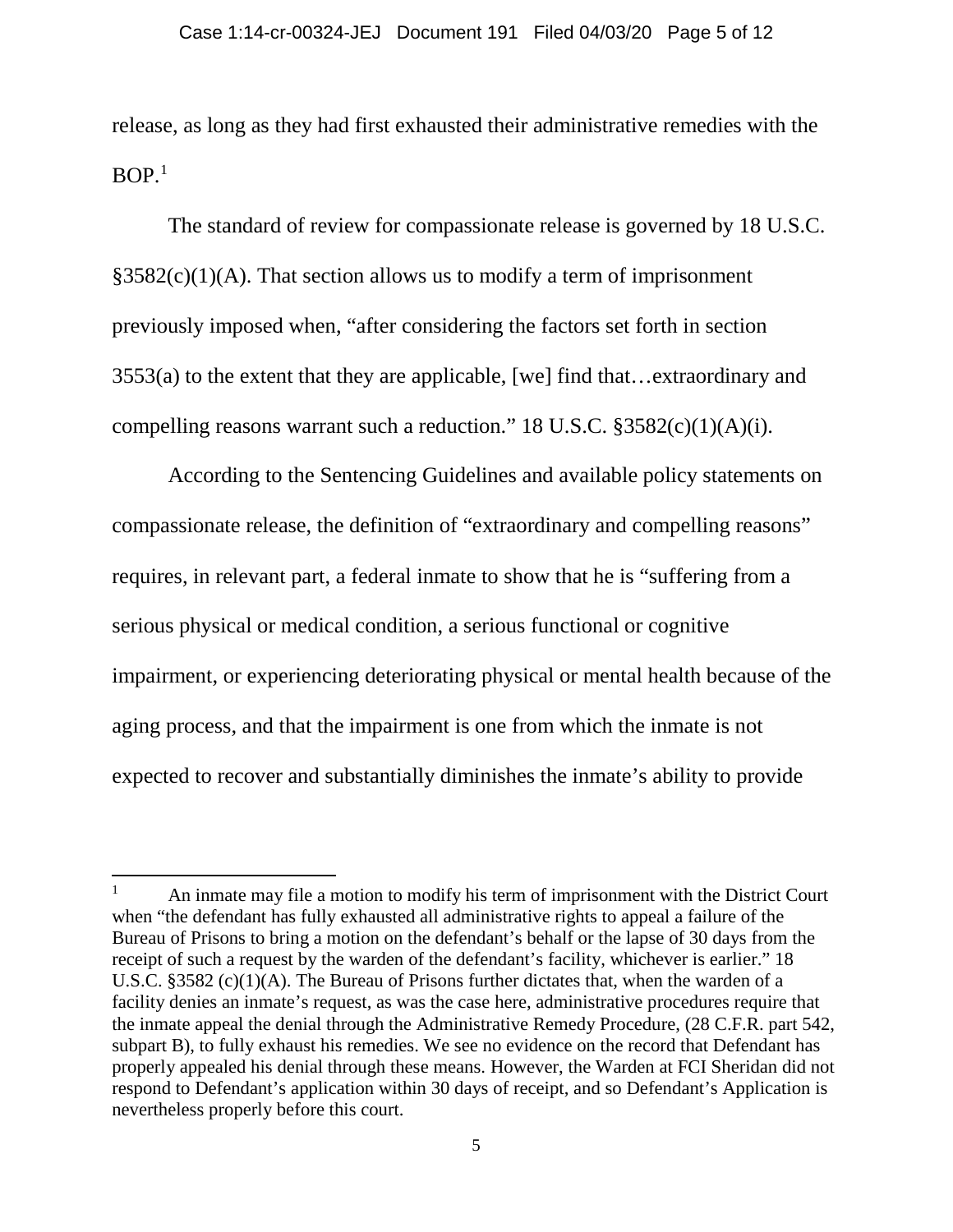#### Case 1:14-cr-00324-JEJ Document 191 Filed 04/03/20 Page 6 of 12

self-care within the environment of a correctional facility." *See* U.S. Sentencing Guidelines Manual (USSG) § 1B1.13; *see also* BOP Program Statement 5050.50, *Compassionate Release/Reduction in Sentence: Procedures for Implementation of 18 U.S.C. §§ 3582 and 4205(g)*; available at https://www.bop.gov/policy/progstat/5050\_050\_ EN.pdf.

The Sentencing Guidelines state that we are not necessarily precluded from considering factors that were known at the time of sentencing if those reasons have since become extraordinary and compelling: "an extraordinary and compelling reason need not have been unforeseen at the time of sentencing in order to warrant a reduction in the term of imprisonment. Therefore, the fact that an extraordinary and compelling reason reasonably could have been known or anticipated by the sentencing court does not preclude consideration for a reduction under this policy statement." USSG §1B1.13.

However, the extraordinary and compelling reason must be considered in conjunction with the §3553(a) factors traditionally considered at sentencing, including the need for the sentence to reflect the seriousness of the offense, to promote respect for the law, the nature and circumstances of the offense, and to provide just punishment. 18 U.S.C. §3553(a); 18 U.S.C. §3582(c)(1)(A).

6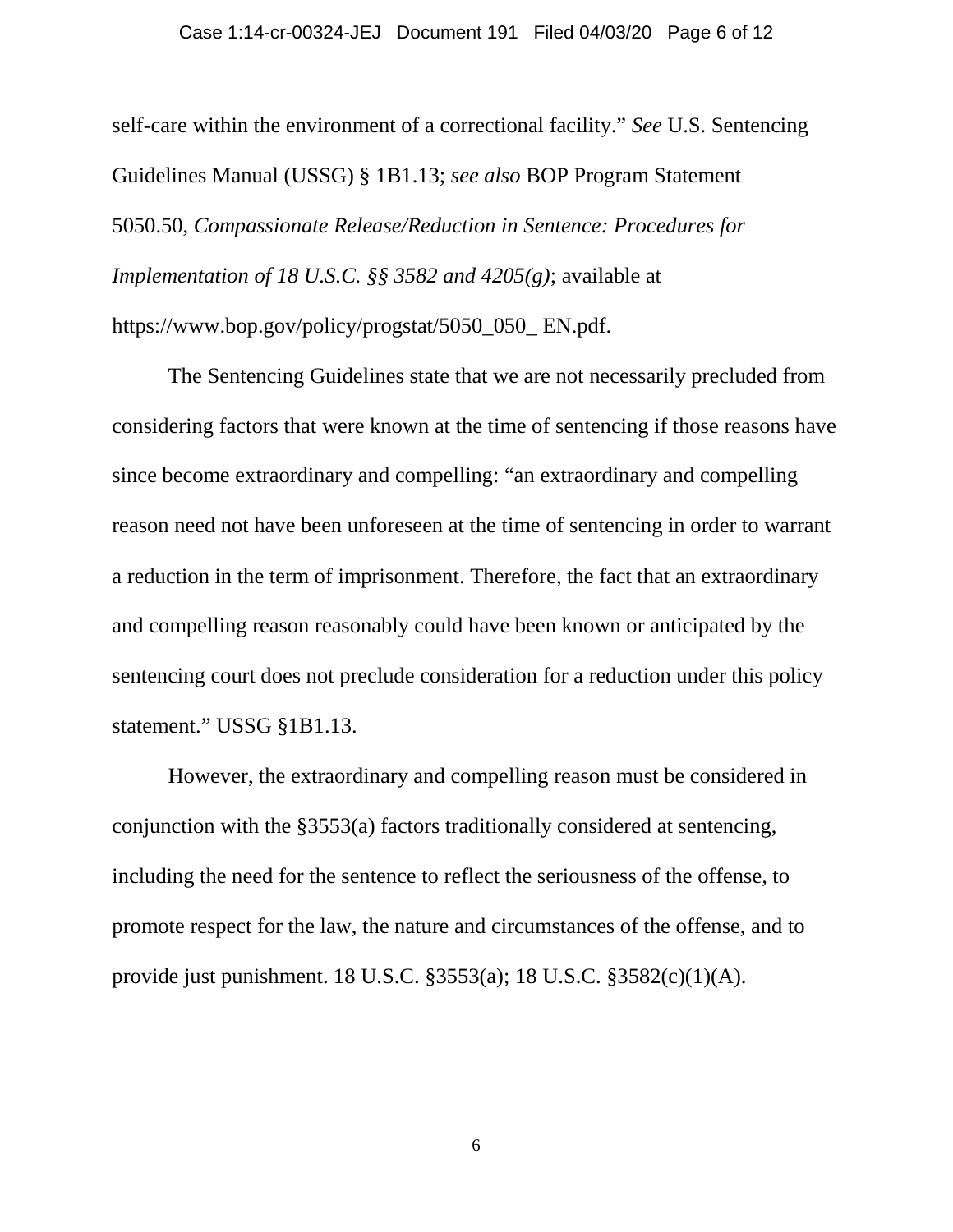### **III. DISCUSSION**

 $\overline{\phantom{a}}$ 

Due to a chronic lung illness, Defendant Timothy Foster already struggles to breathe on a daily basis. (Doc. 177 at 8-9). COVID-19 is perhaps most notorious for causing shortness of breath, and in dire situations, requiring the use of a ventilator to keep patients breathing.<sup>2</sup> As such, the approximately 45 days that stand between Defendant and his exit from an allegedly overcrowded and unsanitary facility could very well be the difference between life and death. Under such circumstances, we find that "extraordinary and compelling" reasons exist in the form of Defendant's "serious physical or medical condition" that warrant his early release. USSG § 1B1.13.

### **a. Extraordinary and Compelling Reasons**

We have watched the inexorable progression of COVID-19 around the globe, helpless to stop its incursion across our borders. As a result, we now live in a world largely unrecognizable from that which we occupied a mere few weeks ago. Our everyday lives have, quite literally, ground to a halt. Indeed, the World Health Organization ("WHO") has classified COVID-19 as a global pandemic<sup>[3](#page-6-1)</sup>

<span id="page-6-0"></span>*<sup>2</sup> Interim Clinical Guidance for Management of Patients with Confirmed Coronavirus Disease (COVID-19)*, CENTERS FOR DISEASE CONTROL AND PREVENTION, https://www.cdc.gov/coronavirus/2019-ncov/hcp/clinical-guidance-management-patients.html (last accessed April 3, 2020).

<span id="page-6-1"></span><sup>3</sup> The World Health Organization ("WHO") officially declared COVID-19 a global pandemic on March 11, 2020. *See WHO Director-General's opening remarks at the media*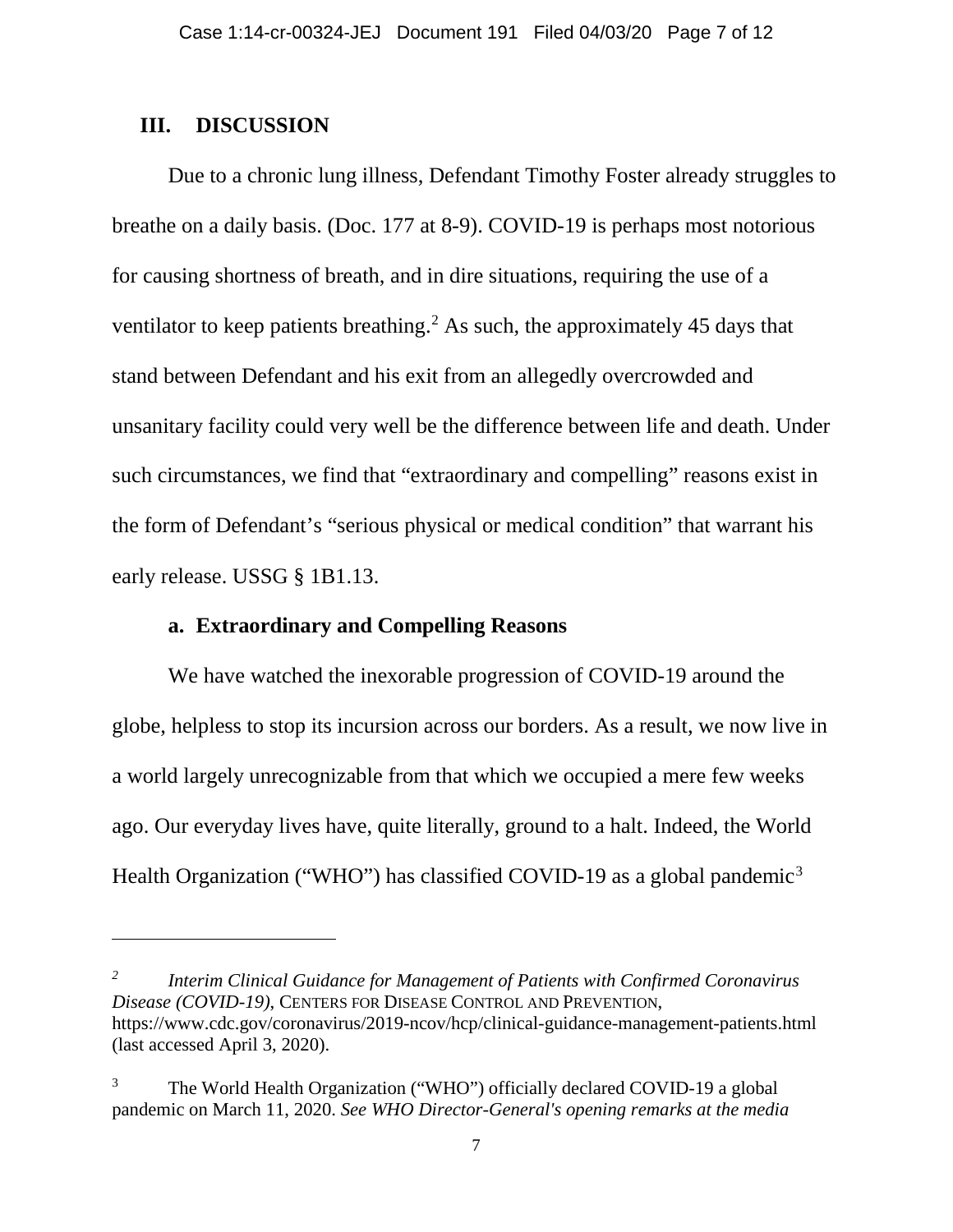that has, as of the date of this writing, infected 932,166 people worldwide and killed more than 46,764. [4](#page-7-0) We watch these bleak numbers exponentially increase every day.

COVID-19 paints a particularly grim picture for individuals, like Defendant, who have underlying medical conditions. In most individuals, COVID-19 is a mild illness that causes fever, shortness of breath, fatigue, and cough.<sup>[5](#page-7-1)</sup> However, some cases can have critical, or even fatal, results.[6](#page-7-2) Those of greater age and those with underlying medical conditions, like the Defendant here, are much more likely to suffer such severe complications. *Id.*. The Centers for Disease Prevention and Control ("CDC") particularly warns of the risks of "severe illness" posed to those with "chronic lung disease."<sup>[7](#page-7-3)</sup>

l *briefing on COVID-19 - 11 March 2020*, WORLD HEALTH ORGANIZATION, (March 11, 2020), https://www.who.int/dg/speeches/detail/who-director-general-s-opening-remarks-at-the-mediabriefing-on-covid-19---11-march-2020.

<span id="page-7-0"></span><sup>4</sup> *See Coronavirus Disease (COVID-19) Pandemic*, WORLD HEALTH ORGANIZATION, https://www.who.int/emergencies/diseases/novel-coronavirus-2019 (last accessed April 3, 2020).

<span id="page-7-1"></span><sup>5</sup> *Q&A on Coronaviruses (COVID-19)*, WORLD HEALTH ORGANIZATION, https://www.who.int/news-room/q-a-detail/q-a-coronaviruses (last accessed April 3, 2020).

<span id="page-7-2"></span><sup>6</sup> Anne Gulland, Paul Nuki, and Marnie Gill, *Coronavirus: What does COVID-19 do to your Body?*, THE GUARDIAN, https://www.telegraph.co.uk/global-health/science-anddisease/covid-19-do-body-affect-coronavirus/ (Last accessed April 3, 2020).

<span id="page-7-3"></span><sup>7</sup> *People who are at Higher Risk for Severe Illness*, CENTERS FOR DISEASE CONTROL AND PREVENTION, https://www.cdc.gov/coronavirus/2019-ncov/need-extra-precautions/people-athigher-risk.html (last accessed April 3, 2020).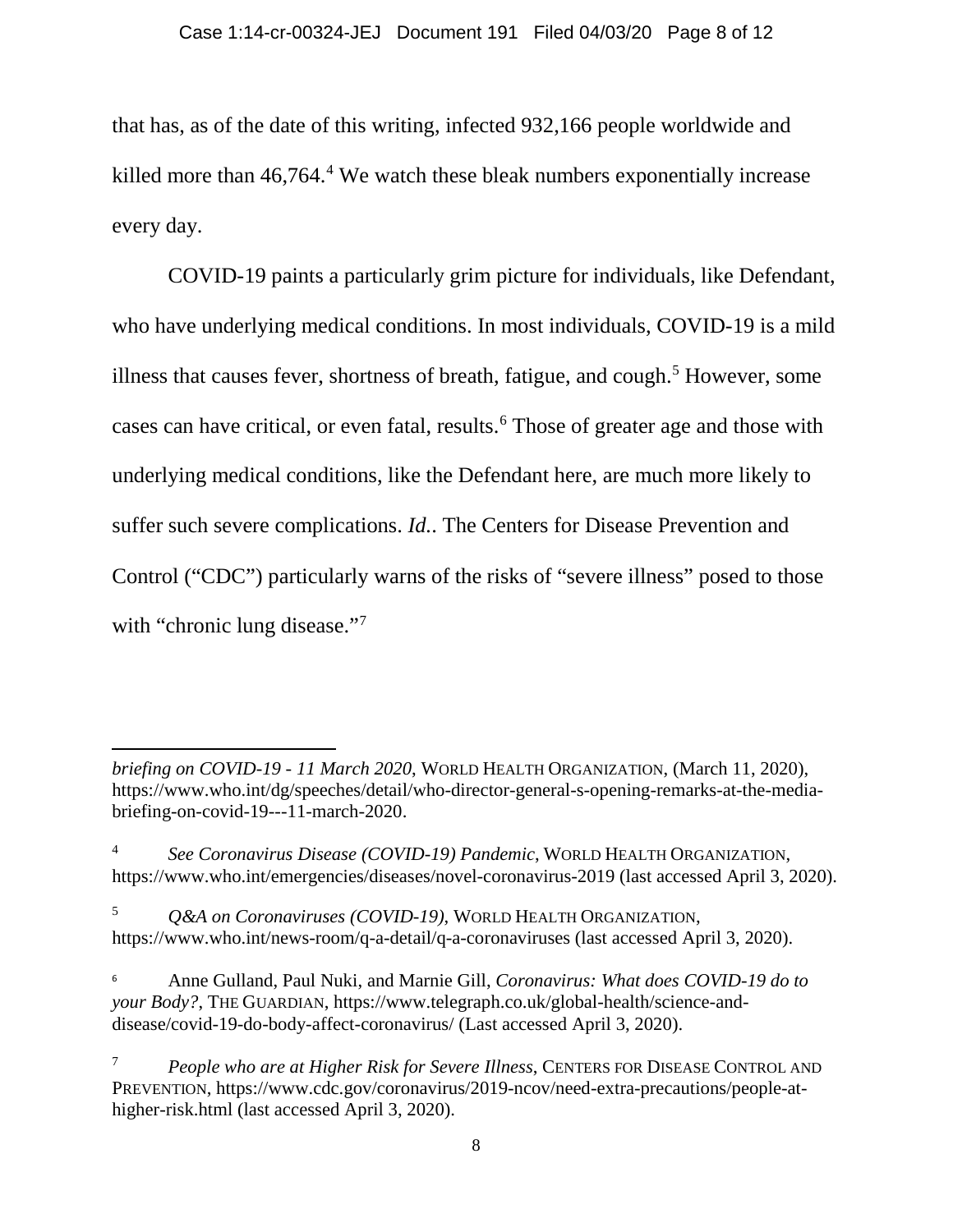Generally, these risks are thought to be far greater in prison settings. While there have been only roughly 20 reported cases of COVID-19 among inmates and staff of federal prisons, there is a great concern that the virus would spread rapidly amongst the prison population should it take hold.<sup>[8](#page-8-0)</sup> There are general allegations of ineffective quarantine measures in facilities that house inmates exhibiting COVID-19-like symptoms. (*Id*). There are also concerns that federal prison medical facilities would be unable to cope with high levels of the virus within their walls. (*Id.*). Furthermore, there are multiple reports that social distancing is nearly impossible in many facilities, leaving at-risk inmates exposed to high levels of virus transmission. (*Id*.).

The Attorney General has specifically recognized the danger that federal prisons may pose to at-risk inmates like Defendant. He recently issued a Memorandum to the BOP which directed officials to "prioritize" granting home confinement for at-risk inmates who qualify, acknowledging that "for some eligible inmates, home confinement might be more effective in protecting their health" than remaining in prison. (Doc. 189-1 at 1). The BOP has recently determined that the Defendant will be released to home confinement early, on May 18, 2020. (Doc. 189). This is nearly a year earlier than previously scheduled (Doc.

 $\overline{a}$ 

<span id="page-8-0"></span><sup>8</sup> *Federal Prisons Struggle to Combat Growing COVID-19 Fears*, U.S. NEWS AND WORLD REPORT, https://www.usnews.com/news/health-news/articles/2020-03-27/federal-prisonsstruggle-to-combat-growing-covid-19-fears (last accessed April 3, 2020).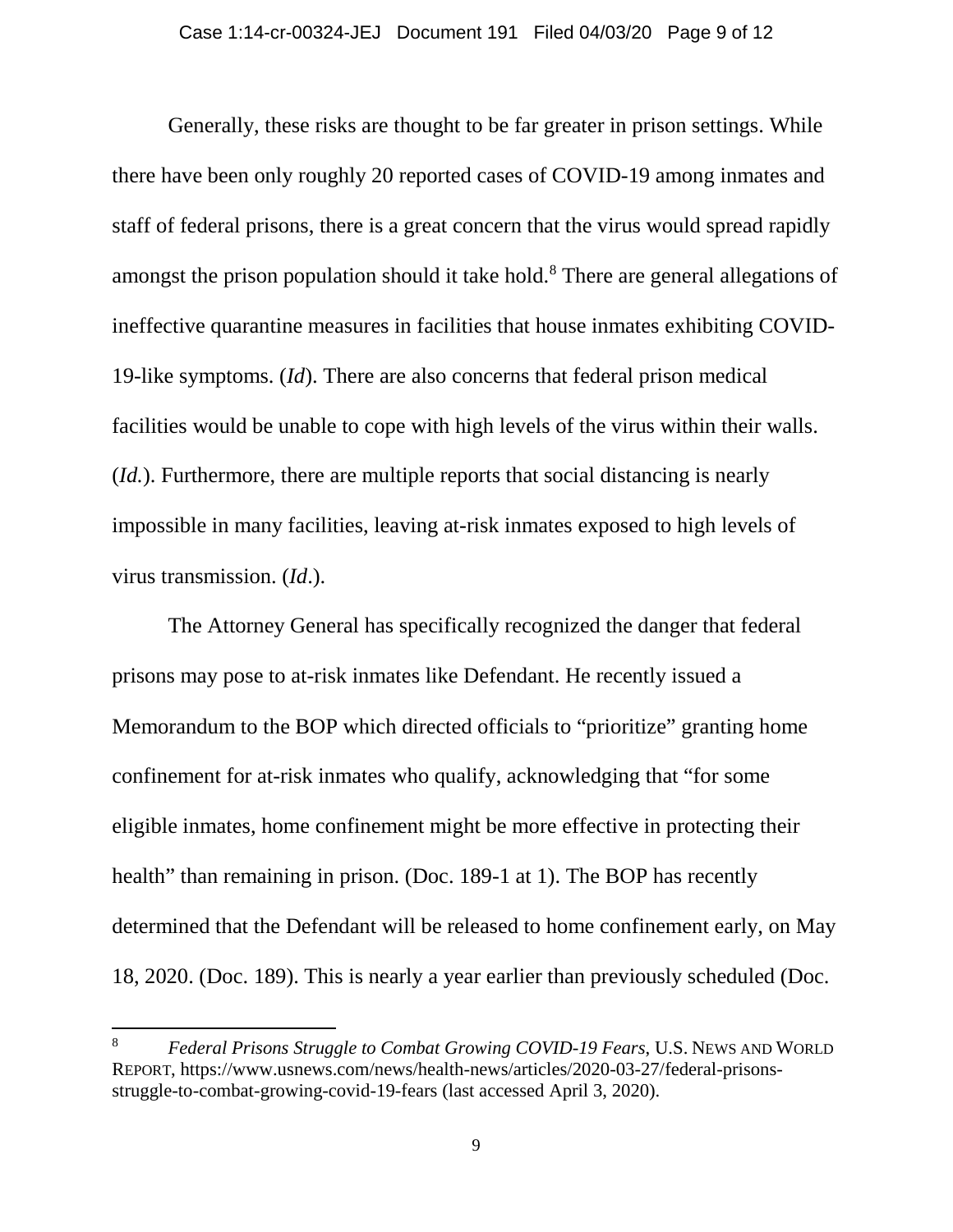183 at 3). It is clear, then, that the BOP has considered the individualized factors outlined by the Attorney General and determined that Defendant's health would be better protected in home confinement than at FCI Sheridan.<sup>[9](#page-9-0)</sup> We see no reason to delay that protection.

The circumstances faced by our prison system during this highly contagious, potentially fatal global pandemic are unprecedented. It is no stretch to call this environment "extraordinary and compelling," and we well believe that, should we not reduce Defendant's sentence, Defendant has a high likelihood of contracting COVID-19 from which he would "not expected to recover." USSG § 1B1.13. No rationale is more compelling or extraordinary.

## **b. §3553(a) Factors**

 $\overline{a}$ 

Having determined that an extraordinary and compelling reason exists to reduce the Defendant's sentence, we must also consider the §3553(a) factors traditionally employed at sentencing.  $§3582(c)(1)(A)$ .

We find that these factors favor immediate release. Defendant is 70 years old and the instant offense was not a violent one (Doc. 189 at 1; 10). The Defendant's health and the extreme danger currently posed by the prison system to at-risk

<span id="page-9-0"></span><sup>&</sup>lt;sup>9</sup> We are further persuaded that Defendant's health is likely better protected in home confinement by the allegations he raises regarding the unsanitary conditions of FCI Sheridan that exacerbate Defendant's illness. *See* Doc. 177. We make no determinations here as to the veracity of these claims, but we note that, if they are true, they, combined with the lack of social distancing in prison facilities, would produce ghastly results for Defendant.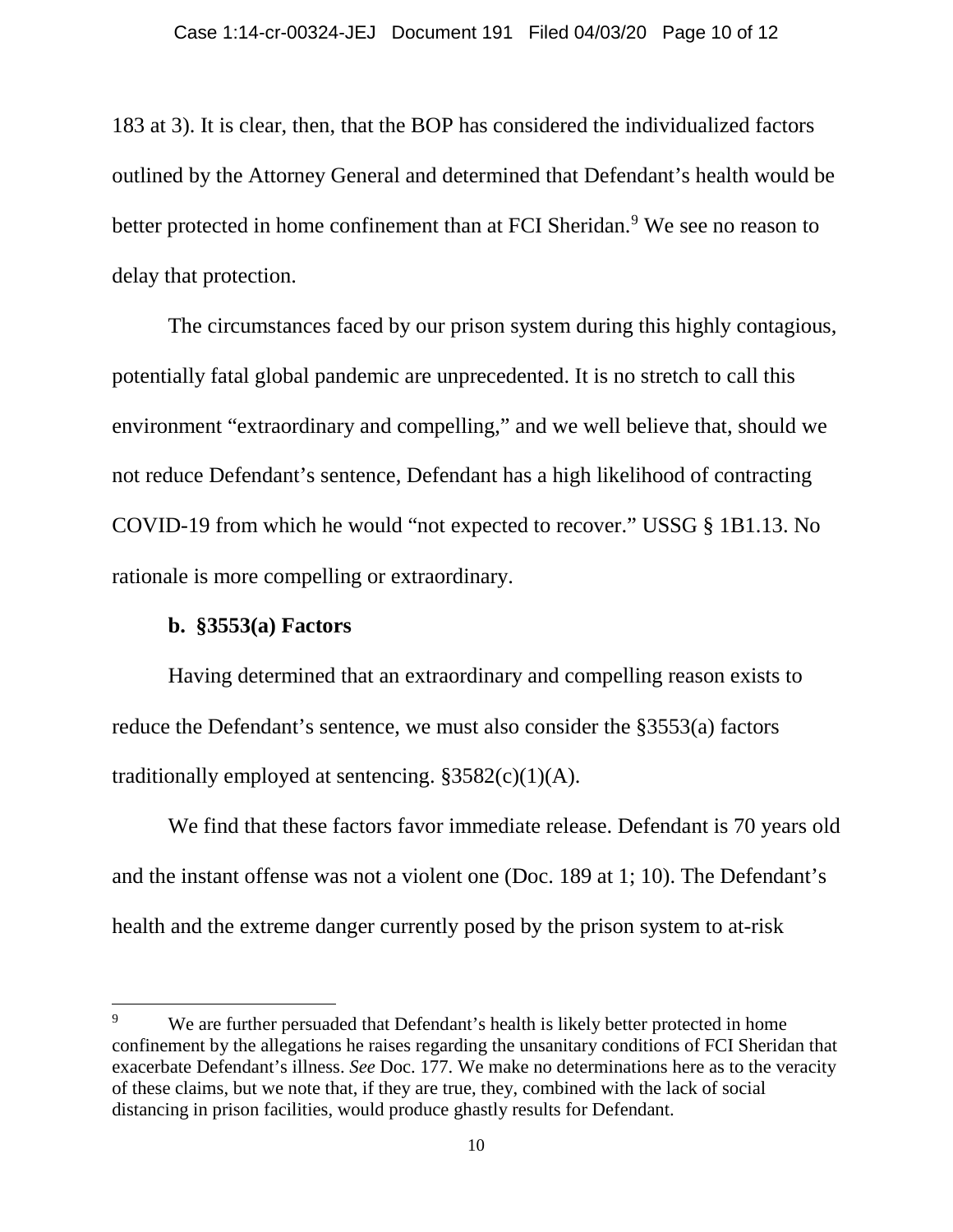individuals like the Defendant also favor release. The Defendant has also served more than half of his sentence in a federal facility.

Most tellingly, perhaps, the BOP has determined that under the current circumstances imposed by COVID-19, the Defendant is an at-risk individual meriting home confinement. A mere 45 days stands between the Defendant and the relative safety of his home. But the world has changed drastically in the past 45 days, and the Defendant's remaining incarceration could well cause his demise. We therefore find that the conversion of the remainder of his sentence to home confinement is sufficient but not greater than necessary to serve the purposes of punishment iterated in §3553(a).

#### **IV. CONCLUSION**

The Defendant has a chronic lung disease that may very well equate a COVID-19 diagnosis with a death sentence. As we stated in our previous COVID-19 opinion, "[i]f we are to remain the civilized society we hold ourselves out to be, it would be heartless and inhumane not to recognize" Defendant's grim predicament. *Thakker v. Doll*, No. 1:20-CV00480 (M.D. Pa. Mar. 31, 2020) (Doc. 47 at 24). We therefore find that the unparalleled present global pandemic tips the scales in favor of Defendant's release and shall grant Defendant's Supplemental Motion for Compassionate Release and Reduction of Sentence Under 18 U.S.C. § 3582 (c)(1)(A). (Doc. 187).